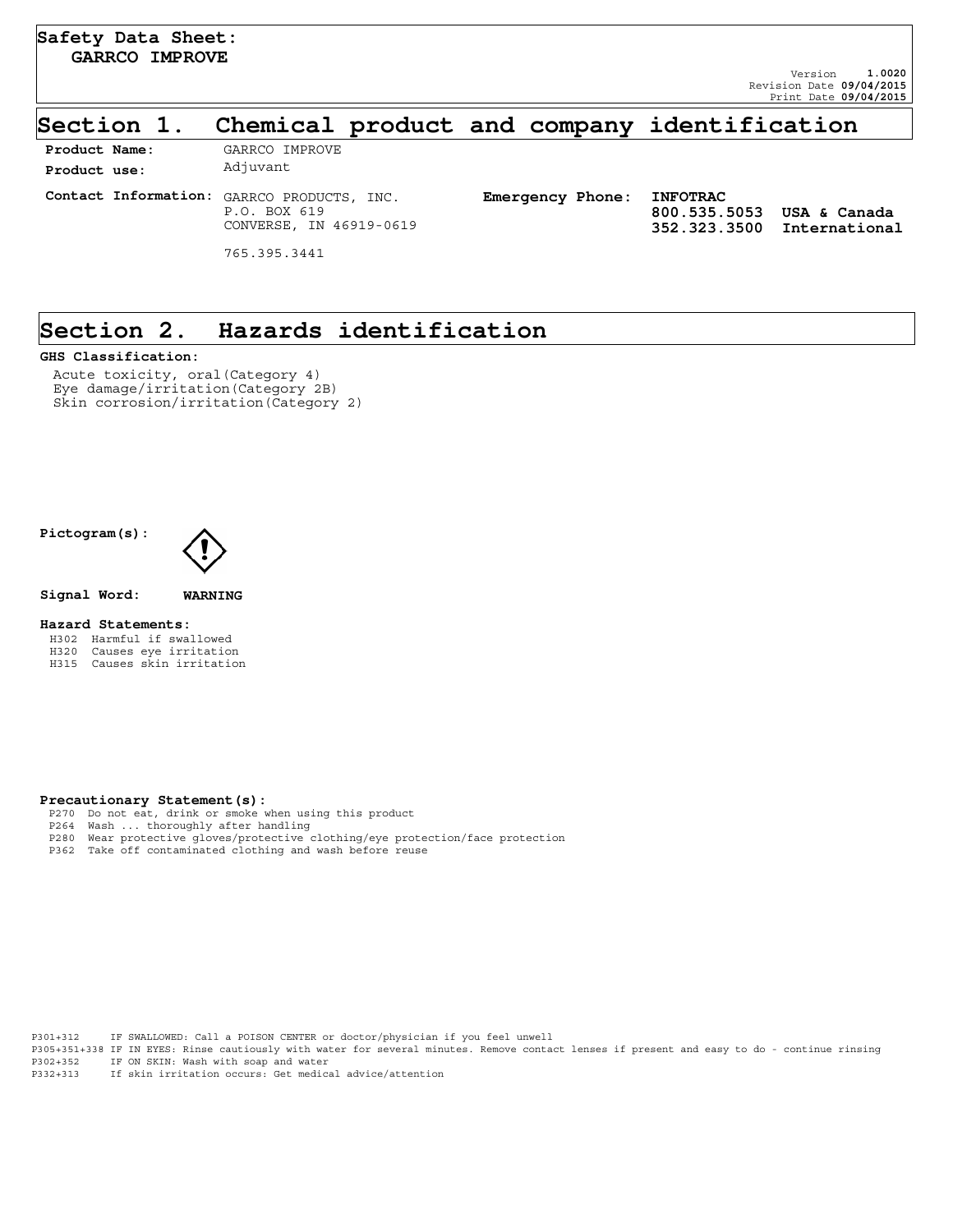## **Section 3. Composition/information on ingredients**

| Name              |    | CAS number % Less Than |
|-------------------|----|------------------------|
| PROPRIETARY BLEND | ΝA | 100.0000               |

The chemical identity of some or all components is confidential business information (trade secret) and is being withheld as permitted by 29CFR19191200 (i). No other ingredients known to be hazardous.

|               | Section 4. First aid measures                                                                                                                                                                                         |
|---------------|-----------------------------------------------------------------------------------------------------------------------------------------------------------------------------------------------------------------------|
| Eye contact:  | Check for and remove contact lenses. Immediately flush eyes with plenty of<br>water for at least 15 minutes, occasionally lifting the upper and lower<br>eyelids. Get medical attention immediately.                  |
| Skin contact: | Wash skin surfaces thoroughly after contact. Wash clothing and clean shoes<br>thoroughly before reuse. Get medical attention if irritation develops.                                                                  |
| Inhalation:   | Move exposed person to fresh air. If breathing is irregular or if<br>respiratory arrest occurs, provide artificial respiration or oxygen by<br>trained personnel. Loosen clothing. Get medical attention immediately. |
| Ingestion:    | Wash out mouth with water. Do not induce vomiting unless directed to do so<br>by medical personnel. Never give anything by mouth to an unconscious<br>person. Get medical attention immediately.                      |
| General:      | Physicians: No specific treatment. Treat symptomatically. Contact poison<br>treatment specialist if large quantities have been inhaled or ingested.                                                                   |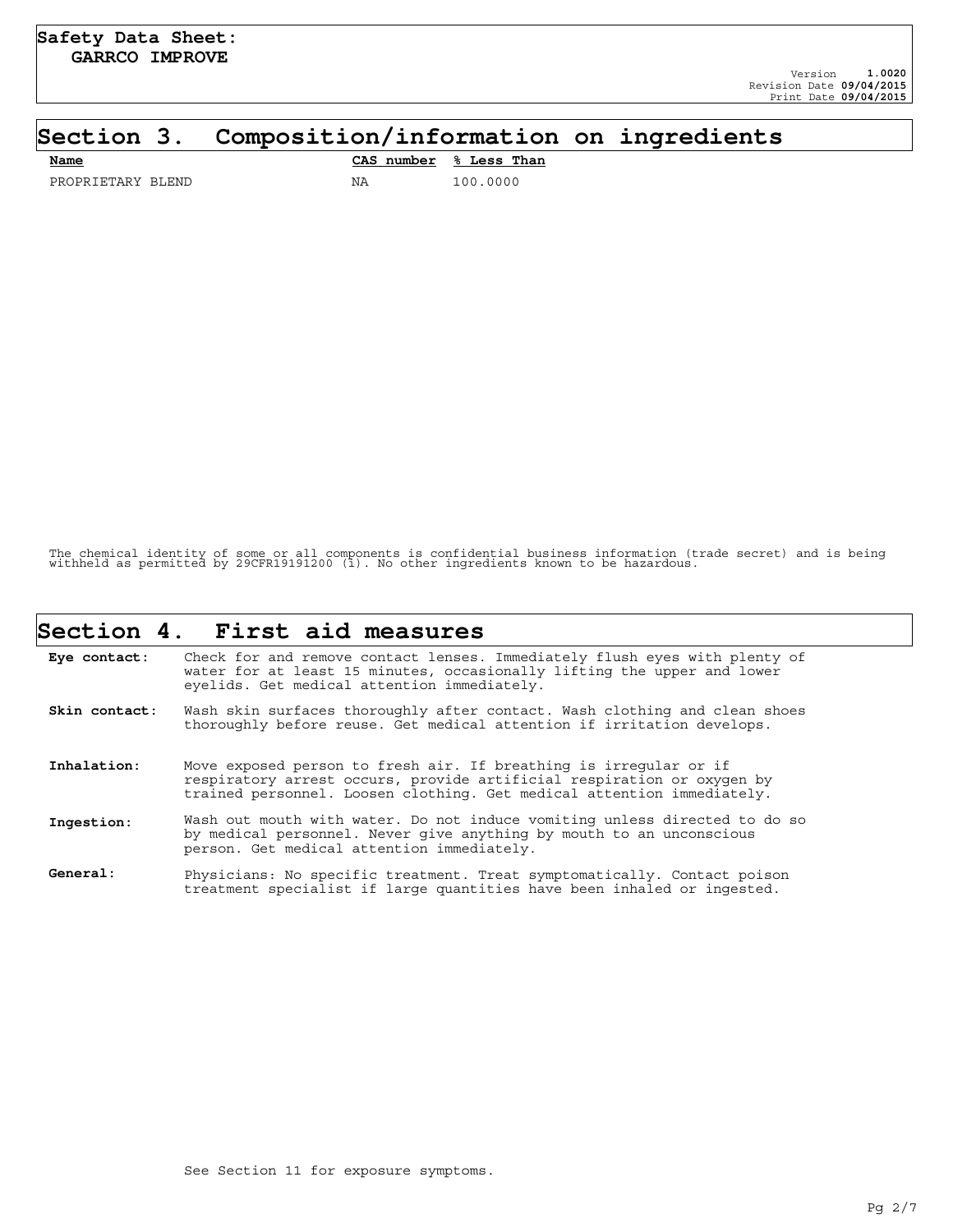#### **Section 5. Fire-fighting measures**

| Flammability:           | In a fire or if heated, a pressure increase will occur and the container<br>may burst.                                                                                  |
|-------------------------|-------------------------------------------------------------------------------------------------------------------------------------------------------------------------|
| Extinguishing Media:    | Use an extinguishing agent suitable for the surrounding fire.                                                                                                           |
| Protective Equipment:   | Fire-fighters should wear appropriate protective equipment and self-<br>contained breathing apparatus (SCBA) with full face-piece operated in<br>positve pressure mode. |
| Additional Information: | Thermal decomposition products-carbon monoxide, sulfur oxides, metal oxide/<br>oxides, halogenated compounds.                                                           |

#### **Section 6. Accidental release measures**

| Personal Precautions: | No action should be taken involving individual risk or without suitable<br>training. Isolate area. Avoid contact with material. Do not breath vapors.<br>Provide adequate ventilation. Wear proper personal protective equipment.  |
|-----------------------|------------------------------------------------------------------------------------------------------------------------------------------------------------------------------------------------------------------------------------|
| Environmental:        | Avoid dispersal of spilled material and runoff and contact with soil,<br>waterways, drains and sewers. Inform relevant authorities if the product<br>reaches sewers, waterways or soil.                                            |
| Containment/Cleanup:  | Stop leak if without risk. Move containers from spill area. Contain or<br>absorb with inert dry material. Dispose of according to local requlations.<br>See Section 1 for emergency contact information and 13 for waste disposal. |

## **Section 7. Handling and storage**

**Safe Handling:** Wear appropriate personal protective equipment (see Section 8). Eating drinking and smoking should be prohibited. Do not get into eyes or on skin Do not ingest. Keep containers tightly closed. Do not reuse container. Safe Storage: Store in accordance with local regulations. Store in original container away from foods, drink and incompatible materials. Keep container tightly closed. Do not store unlabeled. Use appropriate containment.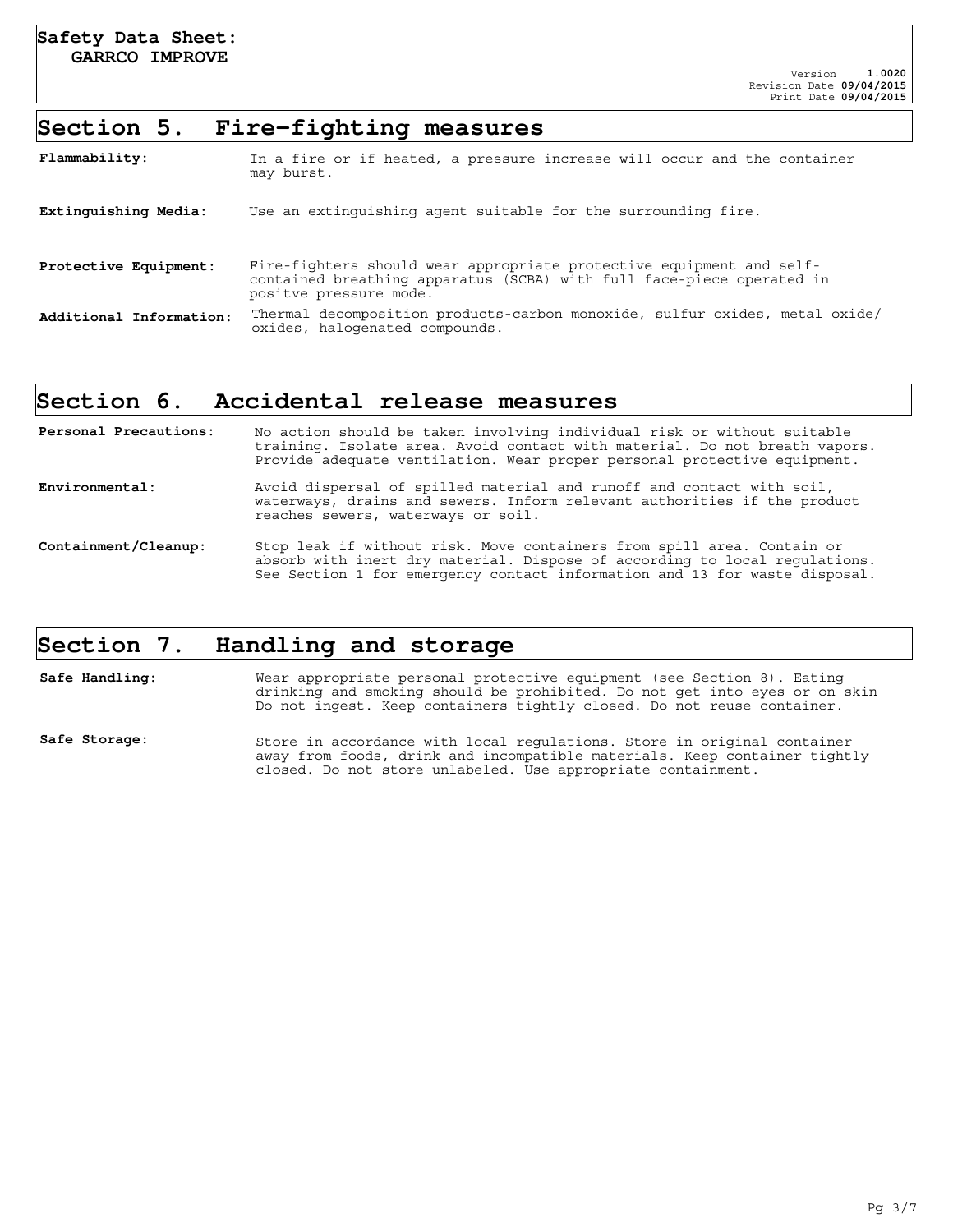### **Section 8. Exposure controls/personal protection**

| Engineering Controls: | Apply technical measures to comply with occupational exposure limits.<br>Mechanical ventilation, eyewash stations, showers where necessary.                                                                                                                                                                                                |  |  |
|-----------------------|--------------------------------------------------------------------------------------------------------------------------------------------------------------------------------------------------------------------------------------------------------------------------------------------------------------------------------------------|--|--|
| Eye Protection:       | Safety eyewear/face shield complying with an approved standard should be<br>used when a risk assessment indicates this is necessary to avoid exposure<br>to liquid splashes, mists or dusts.                                                                                                                                               |  |  |
|                       | <b>Respiratory Protection:</b> Use a properly fitted air-purifying or air-fed respirator complying with an<br>approved standard if a risk assessment indicates necessity. Respirator<br>selection must be based on known or anticipated exposure levels, the<br>hazards of the product & the safe working limits of the chosen respirator. |  |  |
| Hand Protection:      | Chemical resistant, impervious gloves complying with an approved standard<br>should be worn at all times when handling chemical products if a risk<br>assessment indicates this is necessary.                                                                                                                                              |  |  |
| Skin Protection:      | Personal protective equipment for the body should be selected based on the<br>task being performed and the risks involved and should be approved by a<br>specialist before handling this product.                                                                                                                                          |  |  |
| <b>COMPONENT</b>      | <b>OSHA/NIOSH</b><br><b>OSHA/ACGHI</b><br>ACGIH TWA<br><b>STEL</b><br><b>STEL</b><br>ppm                                                                                                                                                                                                                                                   |  |  |

 **ppm**

 **mg/m3**

# **Section 9. Physical and chemical properties**

| ◢                          | ┻<br>-       |
|----------------------------|--------------|
| Physical State:            | Liquid       |
| Color:                     | Clear        |
| Odor:                      | Mild         |
| Odor Threshold:            | N/E          |
| $pH$ :                     | N/E          |
| Melting Point:             | @32'F        |
| Freezing Point:            | @32'F        |
| Boiling Point:             | N/E          |
| Flash Point:               | Nonflammable |
| Evaporation Rate:          | N/E          |
| Flammability:              | Nonflammable |
| Upper Explosive Limits:    | N/A          |
| Lower Explosive Limits:    | N/A          |
| Vapor Pressure:            | N/E          |
| Vapor Density:             | N/E          |
| Relative Density:          | N/E          |
| Solubility:                | Complete     |
| Partition coefficient:     | N/E          |
| Auto-Ignition Temperature: | N/E          |
| Decompostion Temperature:  | N/E          |
| Specific Gravity:          | $\mathbf{1}$ |
| % Volatile:                | N/A          |
|                            |              |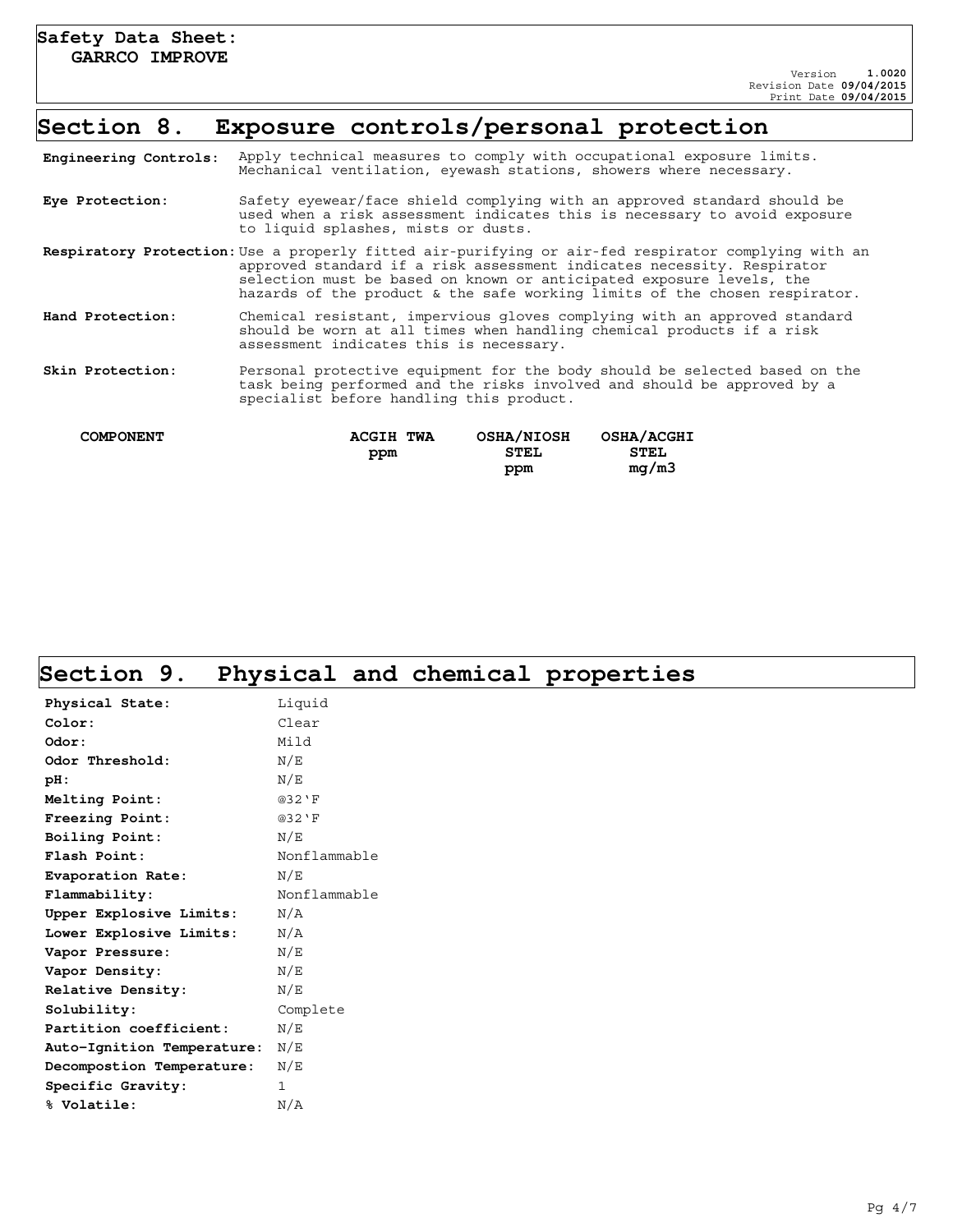# **Section 10. Stability and reactivity**

| Reactivity:                            | Stable under normal conditions                       |
|----------------------------------------|------------------------------------------------------|
| Chemical stability:                    | Stable under normal conditions                       |
| Possibility of<br>hazardous reactions: | None known                                           |
| Conditions to avoid:                   | None Known                                           |
| Incompatible materials:                | Strong acids and oxidizers.                          |
| Hazardous Decomposition<br>Products:   | Material does not decompose at ambient temperatures. |

| Section 11.             | Toxicological information                                              |
|-------------------------|------------------------------------------------------------------------|
| Routes of entry:        | $X$ Absorption<br>$X$ Ingestion<br>Inhalation                          |
| Acute Exposure Hazards: |                                                                        |
| Eye contact:            | Irritation                                                             |
|                         |                                                                        |
| Dermal:                 | None expected                                                          |
|                         |                                                                        |
| Oral:                   | Nausea, diarrhea                                                       |
|                         |                                                                        |
| Inhalation:             | Minimally toxic based on test data for structurally similar materials. |
|                         |                                                                        |
|                         |                                                                        |

| <b>COMPONENT</b> | Result | Species | Dose | Exposure |
|------------------|--------|---------|------|----------|
|                  |        |         |      |          |

٦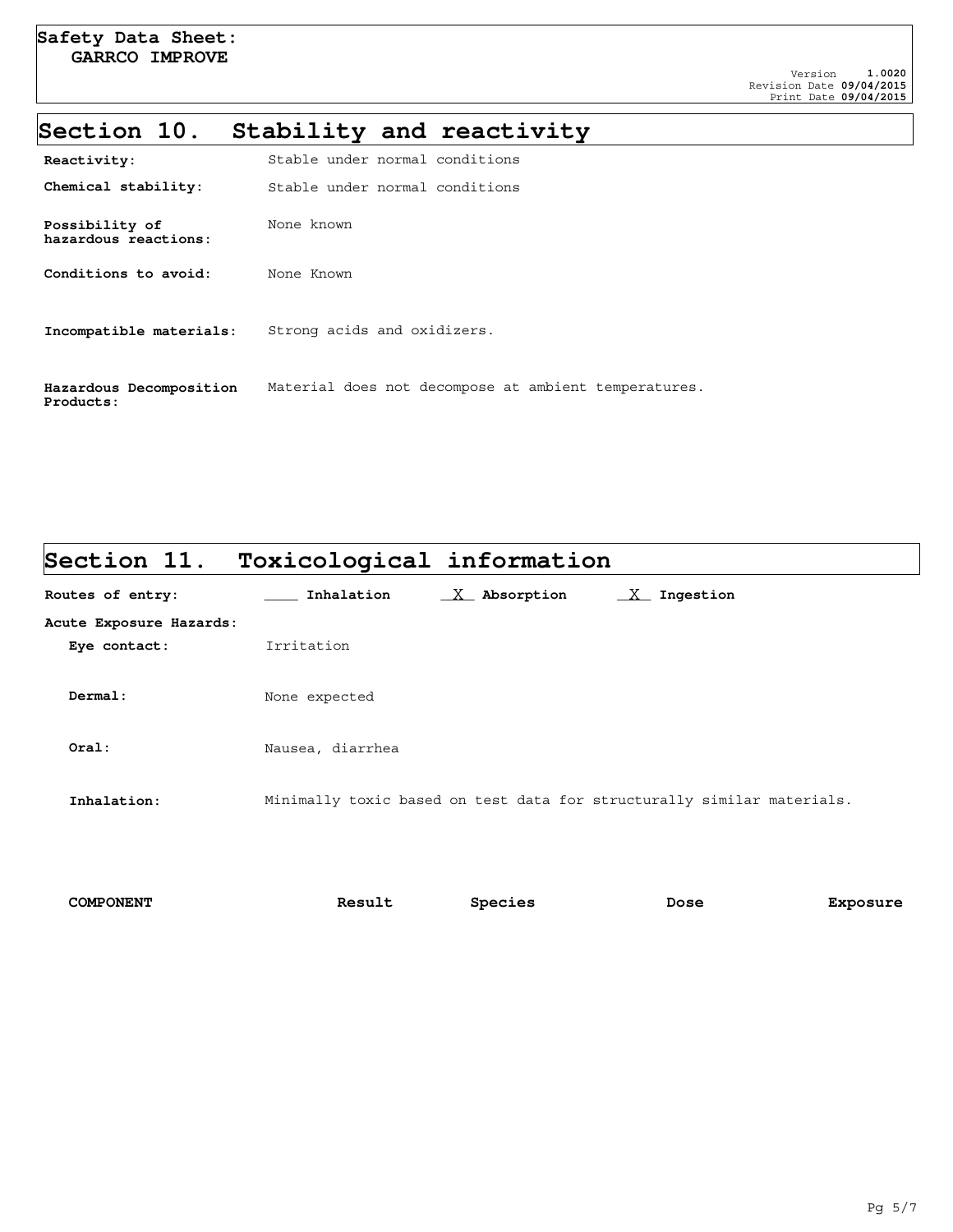## **Section 12. Ecological information**

| Component                    | Result             | Species | Dose | Exposure |
|------------------------------|--------------------|---------|------|----------|
| Other adverse effects:       | No data available. |         |      |          |
| Mobility in soil:            | No data available. |         |      |          |
| Bioaccumulative potential:   | No data available. |         |      |          |
| Persistance & degradability: | No data available. |         |      |          |
| Ecotoxicity:                 | No data available. |         |      |          |
|                              |                    |         |      |          |

## **Section 13. Disposal considerations**

Material that cannot be saved for recovery or recycling should be managed in an appropriate and approved waste<br>facility. Processing, use or contamination of this product may change the waste management options. Waste<br>gener state and local requirements.

### **Section 14. Transport information**

| N/A |
|-----|
|     |
|     |
|     |
| N/A |
|     |

**DOW** (HOL)

#### **Section 15. Regulatory information**

SARA 313 Components CAS No. % Less Than

**California Prop. 65 Components CAS No.** % Less Than